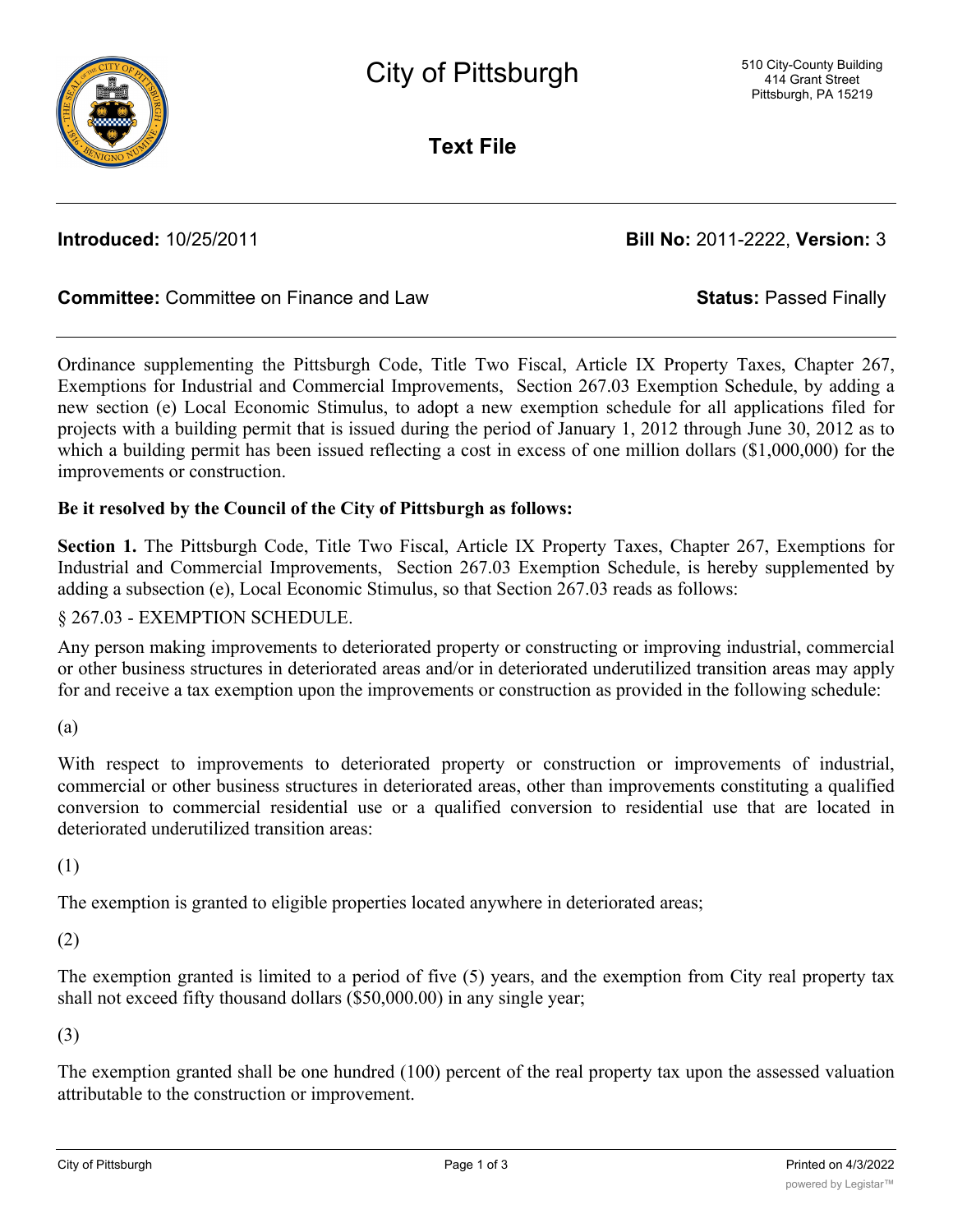**Committee:** Committee on Finance and Law **Status:** Passed Finally

### (b)

With respect to improvements constituting a qualified conversion to commercial residential use that are located in deteriorated underutilized transition areas:

(1)

The exemption is granted to eligible properties located anywhere in deteriorated underutilized transition areas;

(2)

The exemption granted is applicable to the real property tax upon the assessed valuation attributable to improvements to the converted residential portion or the residential portion of the new construction for commercial residential use (including related parking) and is limited to ten (10) years. For applications filed prior to July 1, 2007 or on or after July 1, 2012, the exemption is one hundred (100) percent for the first two years and declines ten (10) percent for each two-year period thereafter with the exemption being sixty (60) percent in the ninth and tenth years. For applications filed on or after July 1, 2007 through June 30, 2012, the exemption is one hundred (100) percent for a period of ten (10) years. No exemption applies in the eleventh year or thereafter. The exemption from City real property tax shall not exceed one hundred fifty thousand dollars (\$150,000.00) in any single year.

(c)

With respect to improvements constituting a qualified conversion to residential use that are located in deteriorated underutilized transition areas:

(1)

The exemption is granted to eligible properties located anywhere in deteriorated underutilized transition areas for applications filed on or after July 1, 2007 through June 30, 2012.

(2)

The exemption granted is applicable to the real property tax upon the assessed valuation attributable to improvements to the converted residential portion (including related parking) and is limited to ten (10) years. The exemption is one hundred (100) percent for a period of ten (10) years. No exemption applies in the eleventh year or thereafter. The exemption from City real property tax shall not exceed two thousand seven hundred dollars (\$2,700.00) in any single year.

(3)

In the event that the owner of a property which has qualified for exemption pursuant to this paragraph enters into a written lease for a term of one (1) year or more for which the owner receives consideration, the exemption granted pursuant to this paragraph shall expire upon the effective date of the lease.

(d)